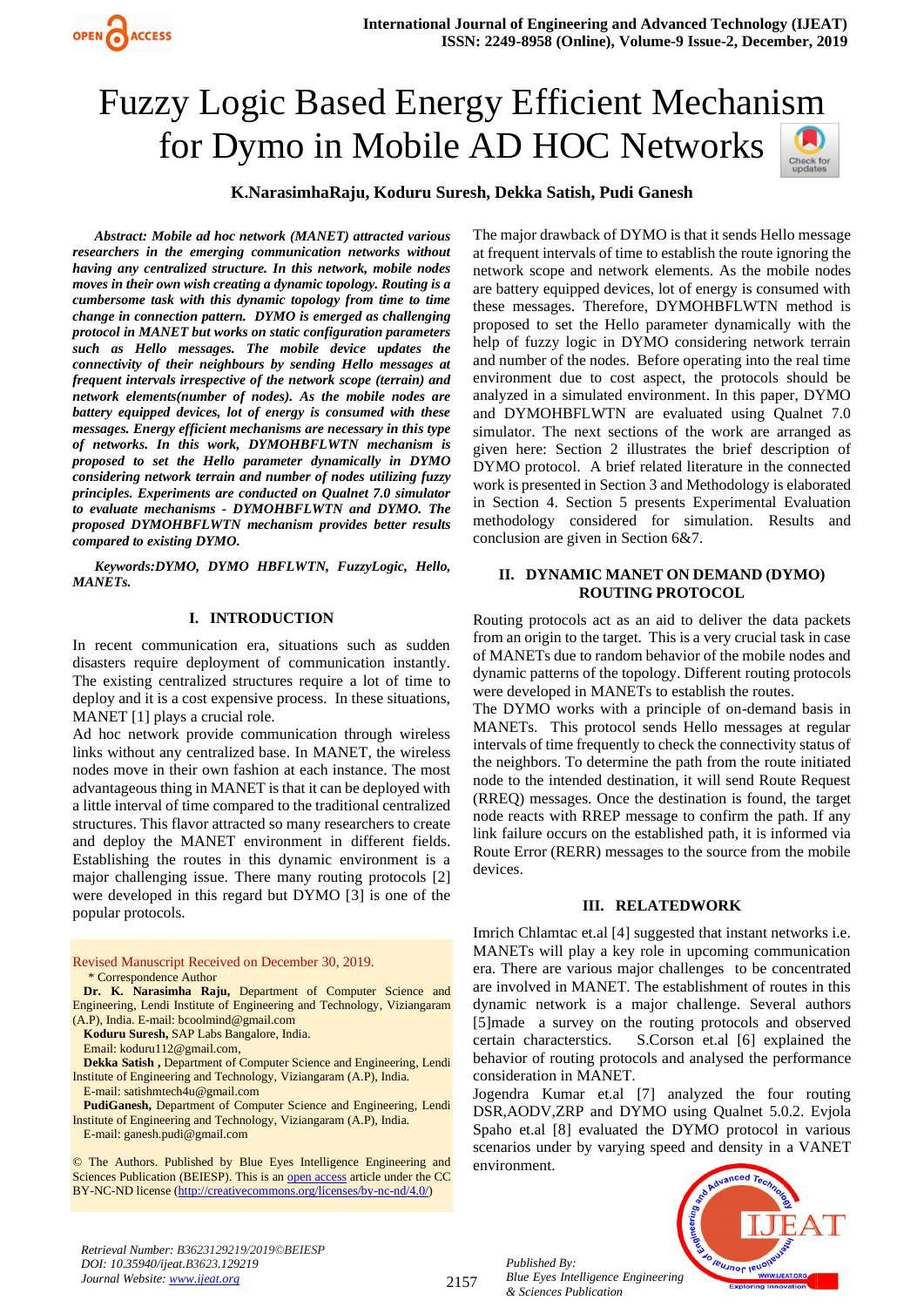# **Fuzzy Logic Based Energy Efficient Mechanism for Dymo in Mobile AD HOC Networks**

Chakeres et al. [9] observed the status of the links established through hello message. The observations are made on AODV routing protocol. They concluded that there are different factors that leads to a change in performance.

Several authors compared various protocols in energy aspect[10]. Lakhan D Sharma et.al [11]analyzed the DYMO,DSR and AODV protocols in some performance metrics using Exata tool.

### **IV. METHODOLOGY**

DYMO protocol broadcast hello messages at fixed intervals of time to establish the connectivity with their neighbors. At every moment, neighbor information can be known through increasing frequency of hello messages but at the same moment, the network consumes more energy and resources. Decreasing the frequency of these hello messages may result in vague information of their neighbors. Therefore the setting of hello interval should be done properly with respect to network conditions. DYMO operates basing on the static Hello parameters which results in loss of energy. In this paper, the DYMO Hello Based on Fuzzy Logic With respect to Terrain and Nodes (DYMOHBFLWTN) method was proposed to compute dynamic values for the Hello parameter in DYMO using fuzzy logic with respect to terrain and number of nodes.

Logical experiences of a human being can be embedded to a machine through membership functions in fuzzy logic [12]. The Input variables are terrain and number of nodes. Hello Interval is treated as an output variable. Membership functions employed in the model are in shown figures 2,3 and 4. Architecture, rule base and surface view are given in figures 1,5 and 6.



**Figure 1 : DYMOHBFLWTN- Mamdani architecture**



**Figure 2: trapezoidal µ function of terrain**



**Figure 3: trapezoidal µ function of Number of nodes**



**Figure 4 : triangular µ of 'Hello Interval'**



*Published By:*

*& Sciences Publication*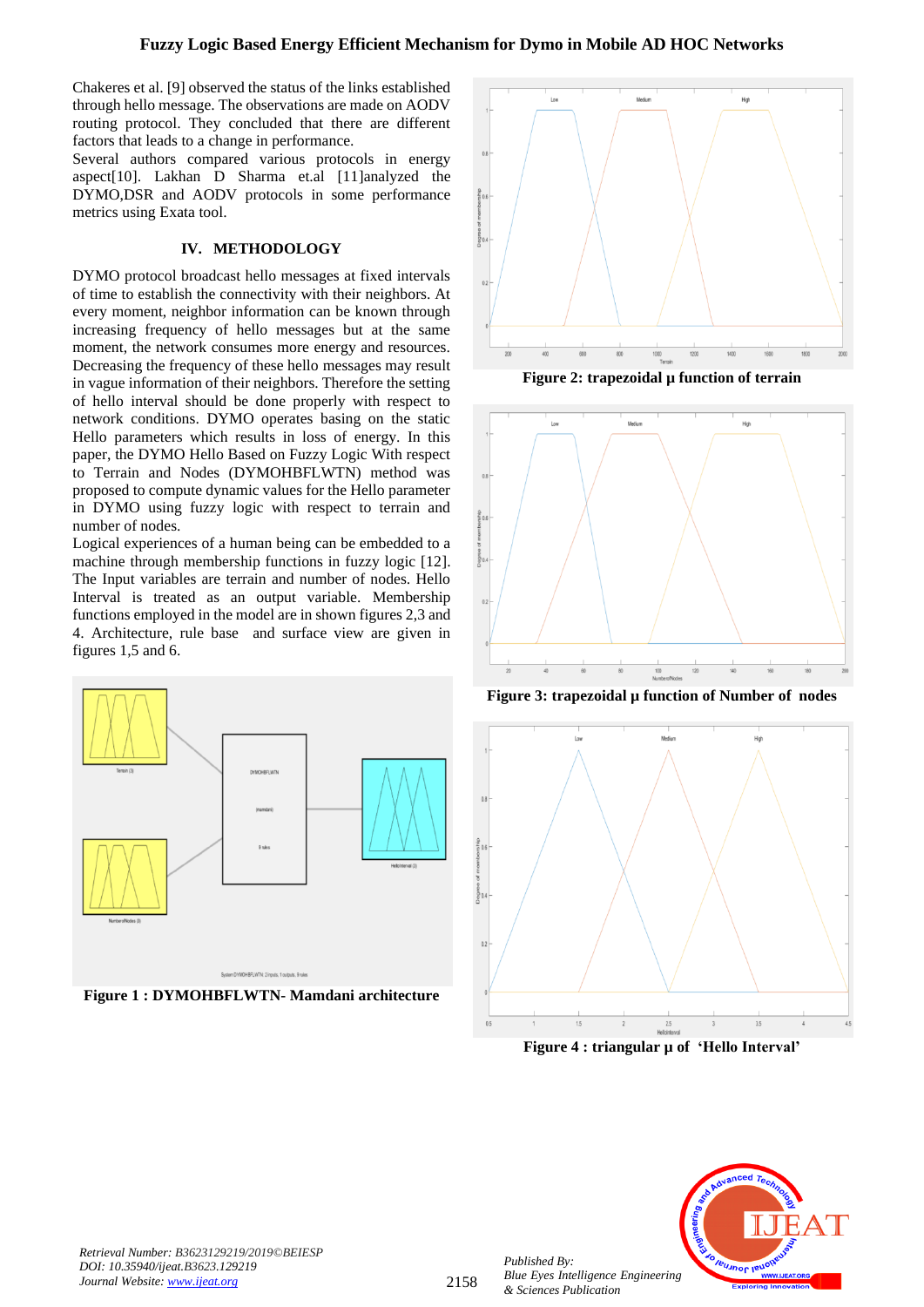

| Rule Editor: DYMOHBFLWTN                                                                                                                                                                                                                                                                                                                                                                                                                                                                                                                                                                                                                                                                                                                                                                                              |  |  |
|-----------------------------------------------------------------------------------------------------------------------------------------------------------------------------------------------------------------------------------------------------------------------------------------------------------------------------------------------------------------------------------------------------------------------------------------------------------------------------------------------------------------------------------------------------------------------------------------------------------------------------------------------------------------------------------------------------------------------------------------------------------------------------------------------------------------------|--|--|
| File Edit View Options                                                                                                                                                                                                                                                                                                                                                                                                                                                                                                                                                                                                                                                                                                                                                                                                |  |  |
| 1. If (Terrain is Low) and (NumberofNodes is Low) then (HelloInterval is High) (1)<br>2. If (Terrain is Low) and (NumberofNodes is Medium) then (HelloInterval is Low) (1)<br>3. If (Terrain is Low) and (NumberofNodes is High) then (HelloInterval is Medium) (1)<br>4. If (Terrain is Medium) and (NumberofNodes is Low) then (HelloInterval is Low) (1)<br>5. If (Terrain is Medium) and (NumberofNodes is Medium) then (HelloInterval is Low) (1)<br>6. If (Terrain is Medium) and (NumberofNodes is High) then (HelloInterval is Low) (1)<br>7. If (Terrain is High) and (NumberofNodes is Low) then (HelloInterval is Low) (1)<br>8. If (Terrain is High) and (NumberofNodes is Medium) then (HelloInterval is Low) (1)<br>9. If (Terrain is High) and (NumberofNodes is High) then (HelloInterval is Low) (1) |  |  |

**Figure 5: fuzzy rule base of DYMOHBFLWTN**



**Figure 6: surface view of DYMOHBFLWTN**

# **V. SIMULATION ENVIRONMENT**

The experimental setup involving real equipment for conducting experiments in MANET is very high expensive. Therefore, a simulation is preferred to know the behavior of the protocols in a low cost way. Many simulators was developed to evaluate the performance of network, but in this paper, Qualnet 7.0 [ 13 ] is used because of its simplicity and rich graphical interface. The experimental details are quoted in the following table 1.

| <b>Table 1: Simulation environment of DYMOHBFLWTN</b> |  |  |  |  |  |  |  |  |  |
|-------------------------------------------------------|--|--|--|--|--|--|--|--|--|
|-------------------------------------------------------|--|--|--|--|--|--|--|--|--|

| <b>Simulation Environment</b> |                      |  |  |  |  |
|-------------------------------|----------------------|--|--|--|--|
| Area                          | 1200x1200            |  |  |  |  |
| <b>Simulation Time</b>        | 600s                 |  |  |  |  |
| Node Deployment               | Random               |  |  |  |  |
| <b>Pause Time</b>             | 0 <sub>s</sub>       |  |  |  |  |
| Max Speed                     | $10 \text{ m/s}$     |  |  |  |  |
| Traffic                       | <b>CBR</b>           |  |  |  |  |
| Number of Items               | 100                  |  |  |  |  |
| <b>Item Size</b>              | 512 bytes            |  |  |  |  |
| Protocols                     | DYMO and DYMOHBFLWTN |  |  |  |  |
| <b>MAC</b>                    | 802.11               |  |  |  |  |

## **VI. RESULTS AND ANALYSIS**

The experiments of DYMO and DYMOHBFLWTN are conducted in Qualnet 7.0. Typical running scenario is shown in the figure 7. The energy evaluation of DYMO and DYMOHBFLWTN are done in Transmit mode(TM) and

*Retrieval Number: B3623129219/2019©BEIESP DOI: 10.35940/ijeat.B3623.129219 Journal Website[: www.ijeat.org](http://www.ijeat.org/)*

Receive mode(RM). The energy required during the transmission of data to other nodes is known as Transmission Energy. The energy consumption in transmit mode is presented in the figure 8. The energy required during receiving the data from other nodes is known as receiving energy. The energy consumption in receive mode is presented in the figure 9.



**Figure 7: Typical running scenario of DYMOHBFLWTN in Qualnet**



**Figure8:Energy consumption of DYMO and DYMOHBFLWTN in Transmit mode**



**Figure9: Energy consumption of DYMO and DYMOHBFLWTN in Receive mode**



2159